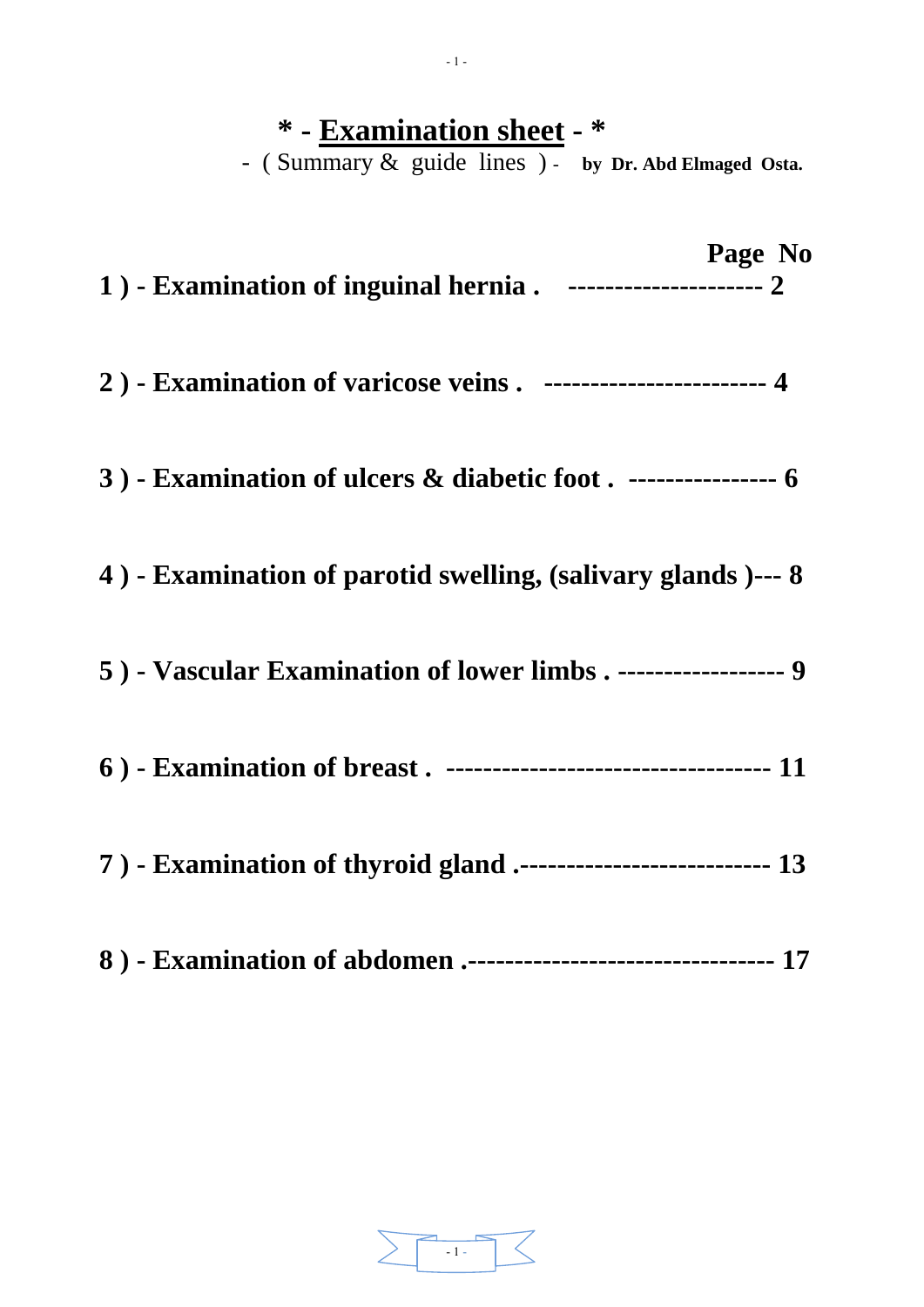## **1 ) - Examination of inguinal hernia .**

**\* - Notes - 1 -** Expose the patient from the umbilicus up to the knees . - **2** - Inspection in standing position .

 $*$  - EXAMINATION : - $\rightarrow$ 

1) - **Inspection** : - of groin for hernial (orifices ) swelling & comment

about :  $\rightarrow$  site, (unilateral or bilateral hernia).

- $\rightarrow$  shape, ( round or globular shape).
- $\mapsto$  size in cms.
- $\rightarrow$  skin overlying  $\rightarrow$  for scars, sinuses, ulcers, skin color …etc.
- $\rightarrow$  Extension of the swelling to the scrotum or not, (complete , or incomplete hernia) .
- $\rightarrow$  Inspection for abdominal scars, (appendicectomy scar).
	- $\rightarrow$  Cough impulse test  $\rightarrow$  expansile or not.

 $\rightarrow$  extension to the scrotum.

2) - **palpation** : - ( better in supine position ) :-  $\rightarrow$ 

- ask the patient's permission first  $\&$  if there is a pain or not , ( communication skills ) .
- $\rightarrow$  palpate for hotness & tenderness.
- $\rightarrow$  palpate for pubic tubercle & anterior superior iliac spine.

 $\rightarrow$  relation of the hernia to the pubic tubercle :  $\rightarrow$ 

 $\longrightarrow$  above and medial to it  $\rightarrow$  inguinal hernia.

- $\rightarrow$  below and lateral to it  $\rightarrow$  femoral hernia.
	- $\rightarrow$  palpate the hernial swelling for :  $\rightarrow$

 $\rightarrow$  consistency, (soft, doughy, firm).

 $\rightarrow$  lower edge & relation of the

, swelling to the tests , (very important ).

 $\rightarrow$  cough impulse  $\rightarrow$  +ve.

 $\longrightarrow -ve.$ 

 $-2 -$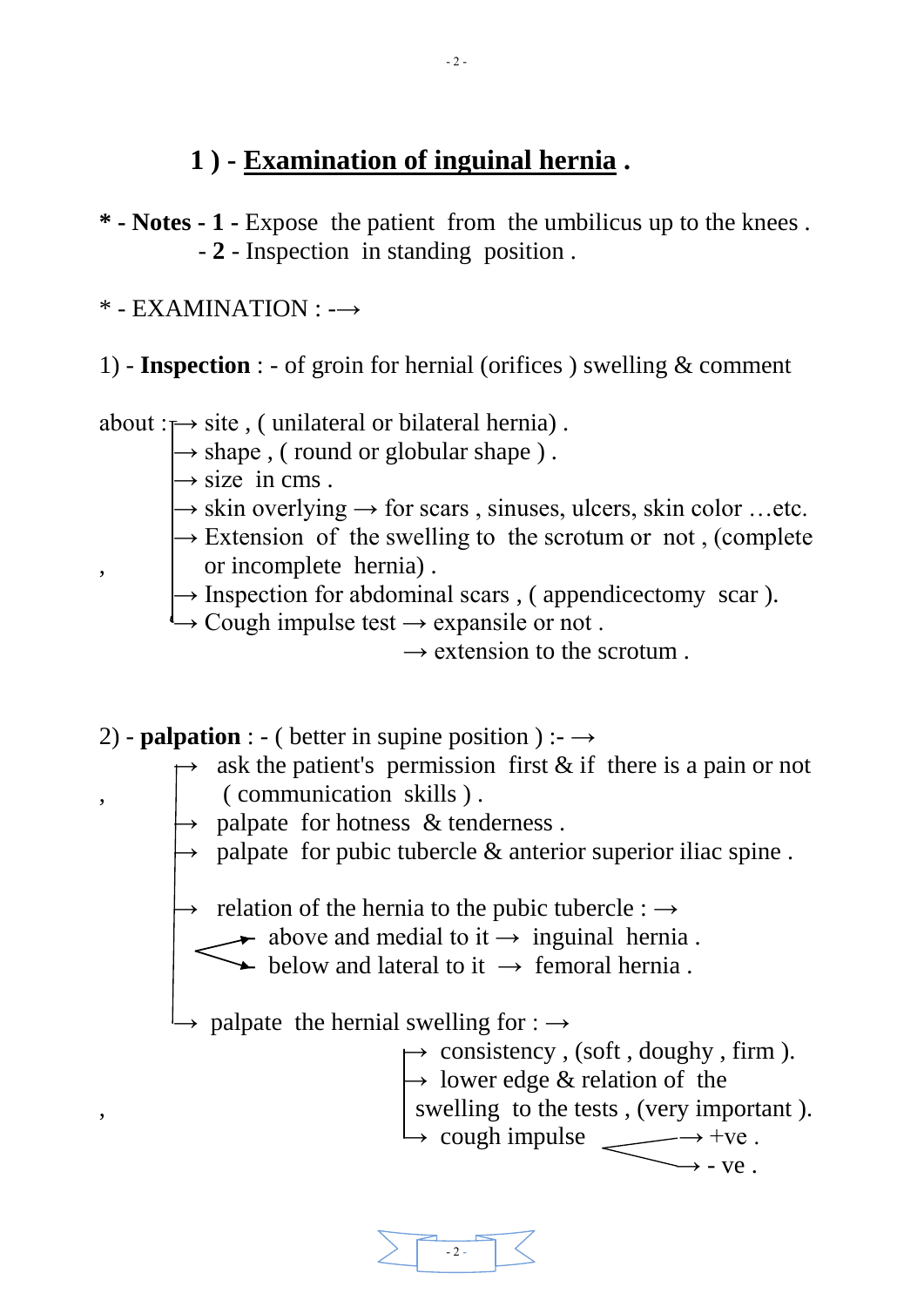**\* - special tests: -→ ( very important ) : →**

- a)  $\rightarrow$  Reducibility **test**, ( better to do by the patient him self ).
- b)  $\rightarrow$  Internal ring occlusion **test**.
- c)  $\rightarrow$  Zeimmen **test**.
- d)  $\rightarrow$  Invagination **test** (don't do it).
- e)  $\rightarrow$  Tranillumination **test**, (+ve in hydrocele).

\* 3)- **Percussion** & **auscultation** contraversal.  $\rightarrow$  Do it in irreducible hernia.

\* - Complete your examination by asking the examiner to examine the following :  $\rightarrow$ 

 $\mapsto$  Scrotum & other tests.

 $\mapsto$  Chest examination, for any chest infection.

- $\rightarrow$  **P.R** examination for benign prostatic hypertrophy.
- $\rightarrow$  Abdominal examination regarding constipation & ascites.

#### **( More details in the lectures )**

 - THANKS FOR ALL & GOOD LUCK .

By doctor: - A. Osta.

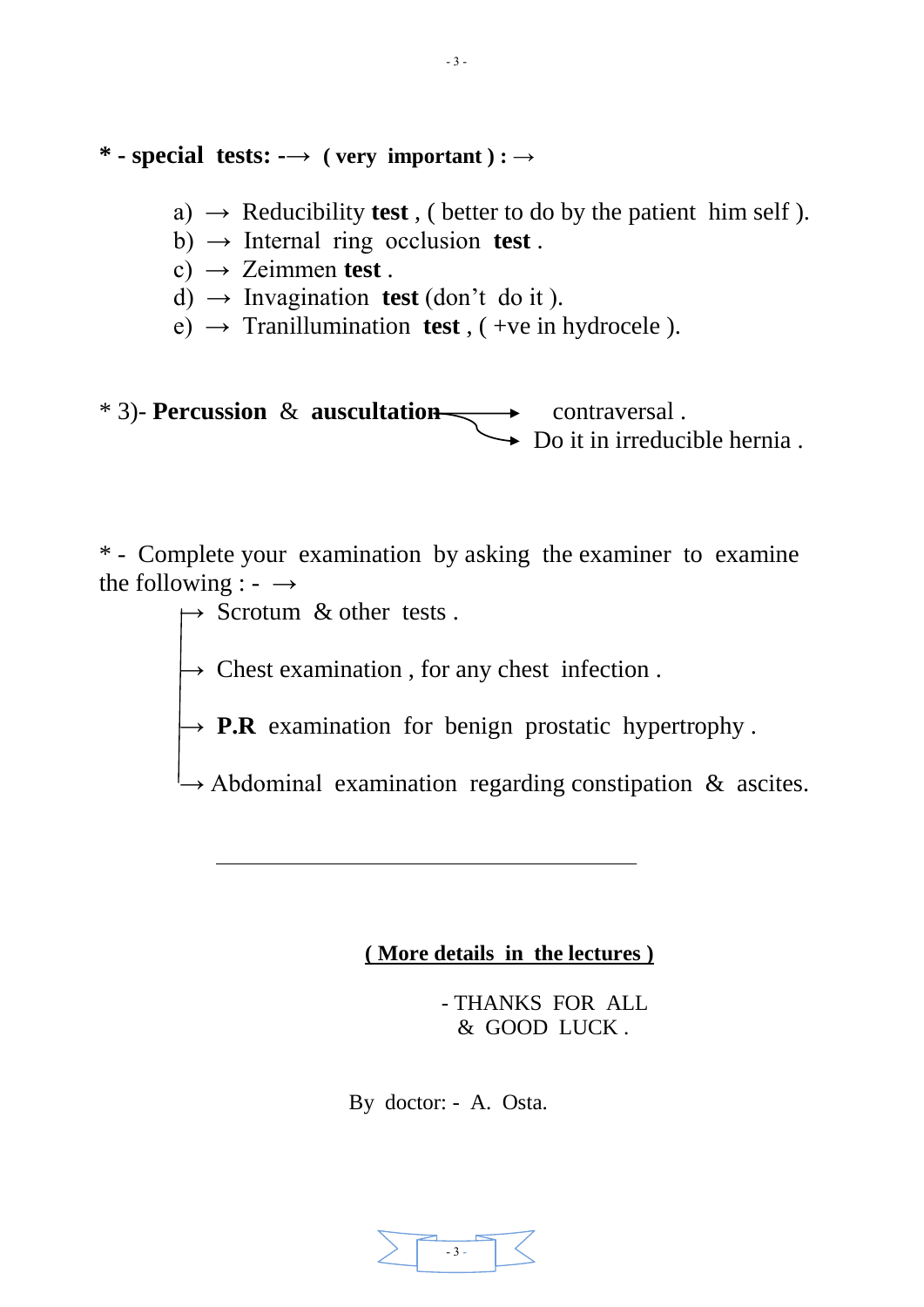# **\* -2- Examination of varicose veins - \***

**\* - Notes :** - 1 - Exposure both lower limbs up to the umbilicus . - 2 - patient in standing position .

#### $A$ ) - **Inspection :**  $\rightarrow$

1) - look from in front & back of the patient  $\rightarrow$  (is it unilateral or bilateral ) .

 2) - look for tortuous dilated veins along which vein distribution  $: \dagger \longrightarrow$  long saphenous vein course.

 $\longrightarrow$  short saphenous vein course.

 $\rightarrow$  or both distribution.

- 3) skin changes, (red color)  $\rightarrow$  thrombophlebitis.
- 4) look for  $: \rightarrow$ 
	- $\sim$  **scars**  $\rightarrow$  indicating previous surgery.
	- **venous ulcer**  $\rightarrow$  above medial malleolus.
	- **venous eczema**  $\rightarrow$  ( lipodermatosclerosis ).
	- edema of legs , ( **& ankle flare** ) .

 $-$  swellings<sub>1</sub>  $\rightarrow$  **blow out**. → **saphena varix** .  $\rightarrow$  cough impulse, (expansile).

#### **B**) - **palpation :** - ( and comment ) :  $\rightarrow$

**1) -** Ask the patient's permission first & if there is a painful area or not , ( communication skills ) .

**2**) - Palpate for hotness & tenderness indicating thrombophlebitis .

**3**) - Palpate for saphena varix  $\longrightarrow$  thrills, pulsation.  $\longrightarrow$  compressibility.

 $\longrightarrow$  palpable cough impulse.

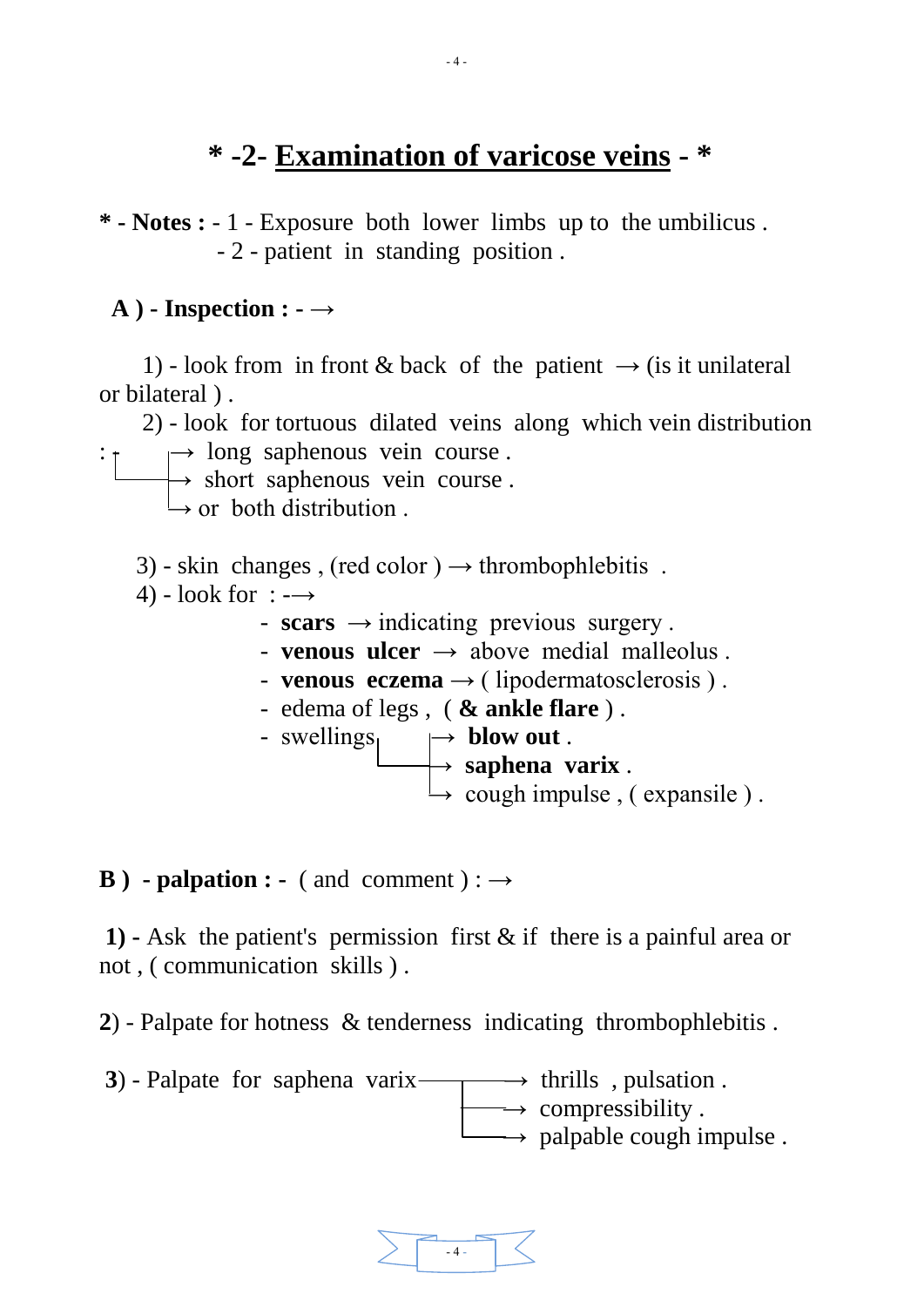**4**) - Blow out & pitting in deep fascia  $\rightarrow$  (incompetent perforators).

## **5) - Special tests : -**

- Tourniquet, ( trendelburg ) test .
- Multiple tourniquet test .
- Pertis test . - Modified pertis test  $\overline{\phantom{a}}$ Both to assess the deep system .
- Hand-held Doppler , ( clinical investigation ).

**C) - Percussion : - →**  $\Rightarrow$  **Schwartz** test, in a standing position.

#### **D ) - Auscultation : -**

- For auscultate the femoral vein and popliteal vein & **S.F.J** & **S.P.J**, respectively, to role out A.V fistula → (machinery murmur ) .

- To **finish** the examination by abdominal examination and P.R to role out any pelvic tumours **primary** varicose veins.

**Secondary** varicose veins .

 **( More details in the lectures )** 

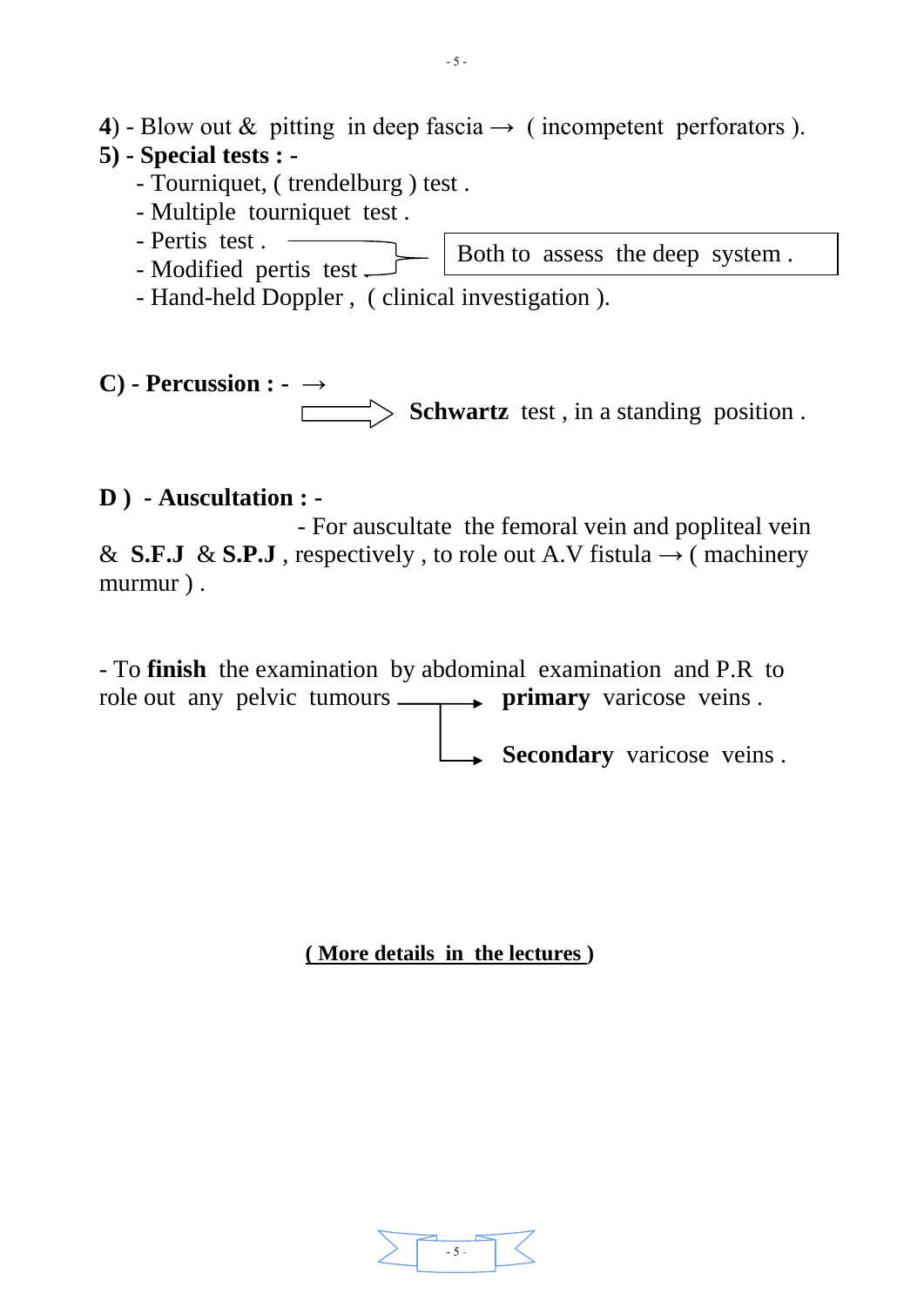# **\* -3- Examination of ulcers & diabetic foot - \***

## **- Q) - Examine this patient's foot ( diabetic foot ) ?.**

- Note : - must be a complete exposure of both lower limbs .

## $\mathbf{I}$ ) - Inspection : -  $\rightarrow$

- **A**) General inspection for ulcers & comments about :  $\rightarrow$  $\rightarrow$  Shape, size, site of the ulcer.  $\rightarrow$  Number of ulcers & is it unilateral or bilateral ?.  $\rightarrow$  Discharge & comments about $\rightarrow$  colour.  $\rightarrow$  smell .  $\rightarrow$  Inspection in between the toes.
- **B**) Describe the ulcer as :  $\rightarrow$ 1) skin around the ulcer, (margin).  $\rightarrow$  2) - Edge.  $\rightarrow$  3) - Floor.



1) - Skin around the ulcer, (margin): comment about :  $\rightarrow$ 

 $-6 -$ 

 $\rightarrow$  Colour, ( pigmented or red skin ).  $\rightarrow$  Chiny skin, ( skin atrophy ).  $\rightarrow$  Dilated veins, (varicose veins).  $\rightarrow$  Scars & hair distribution.

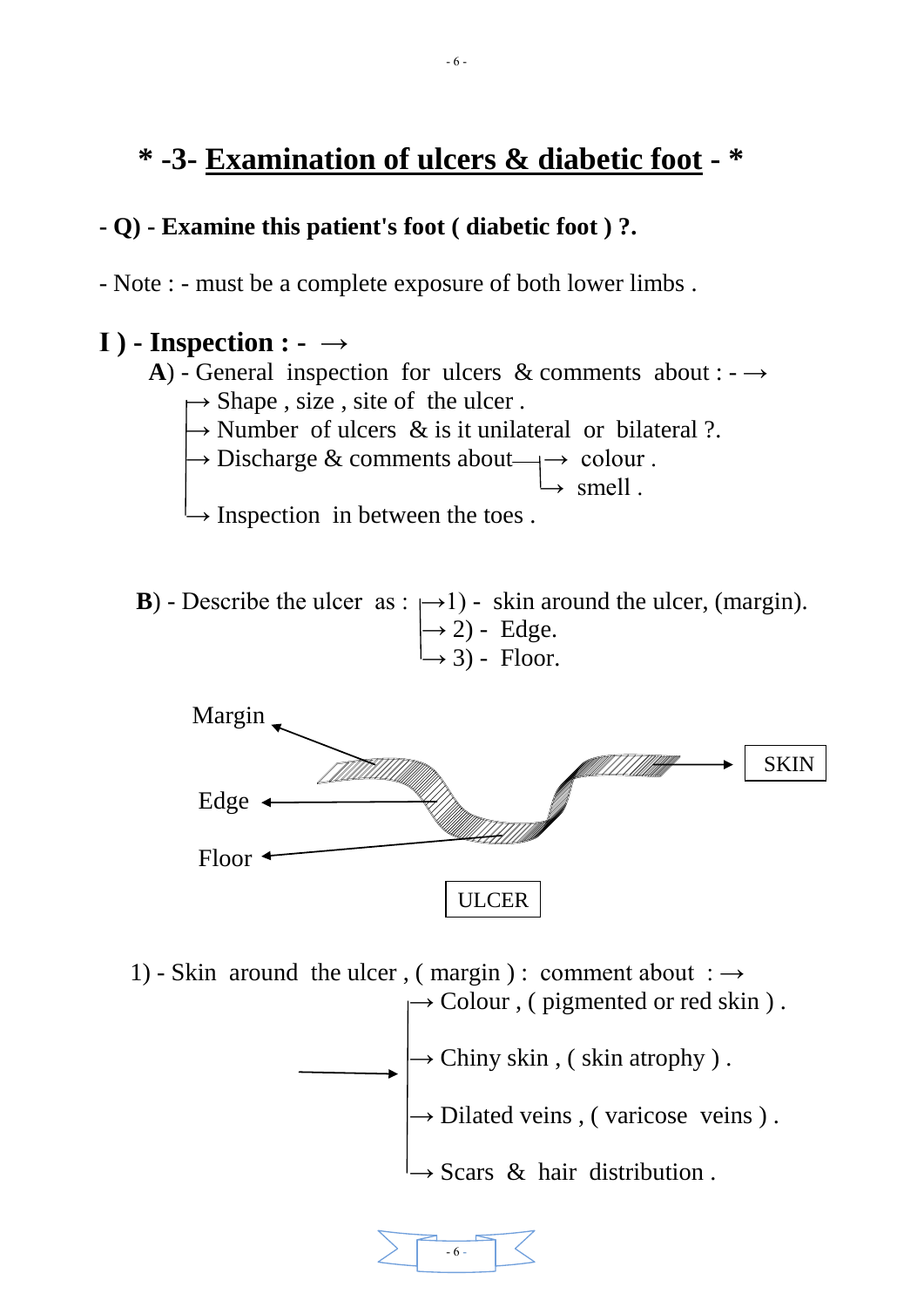**2**) - Edge : → **Shape** → Sloping edge → healing ulcer . → Punched out edge → atrophic ulcer . → Undermined edge → T.B ulcer . → Raised edge → basal cell carcinoma . → Everted edge → squamous cell carcinoma. → **Colour** → red → healing edge . → white → fibrotic edge . → black → necrotic edge . **3**) - Floor of ulcer : - → Granulation tissue , (neo micro capillaries ), Red color. → Sloughs & gangrenous tissue , yellow & black color , respectively . → Any other structures present , e.g. tendons or bones .

# **ІІ ) - palpation : - →**

 **- Note : - →** ask the patient's permission first & if there is a painful area or not ?, ( communication skills ) .

\* - **palpate** for : → **margin** of the ulcer ,( hotness & tenderness ).

 $\rightarrow$  **edge**  $\rightarrow$  **soft**  $\rightarrow$  healing ulcer.  $\rightarrow$  **firm**  $\rightarrow$  non-healing ulcer.  $\rightarrow$  **hard**  $\rightarrow$  malignant ulcer.  $\rightarrow$  **base** of the ulcer  $\rightarrow$  soft (muscle).  $\rightarrow$  firm ( tendon ).  $\rightarrow$  hard ( bone ).  $\bullet$  **floor**  $\rightarrow$  by inspection, what do you see ?.

 $-$  **base**  $\rightarrow$  by palpation, what do you feel ?.

\* - **Note** : - To finish the examination of diabetic foot , you must do complete **vascular** & **neurological** examination of lower limb.

 $-7 -$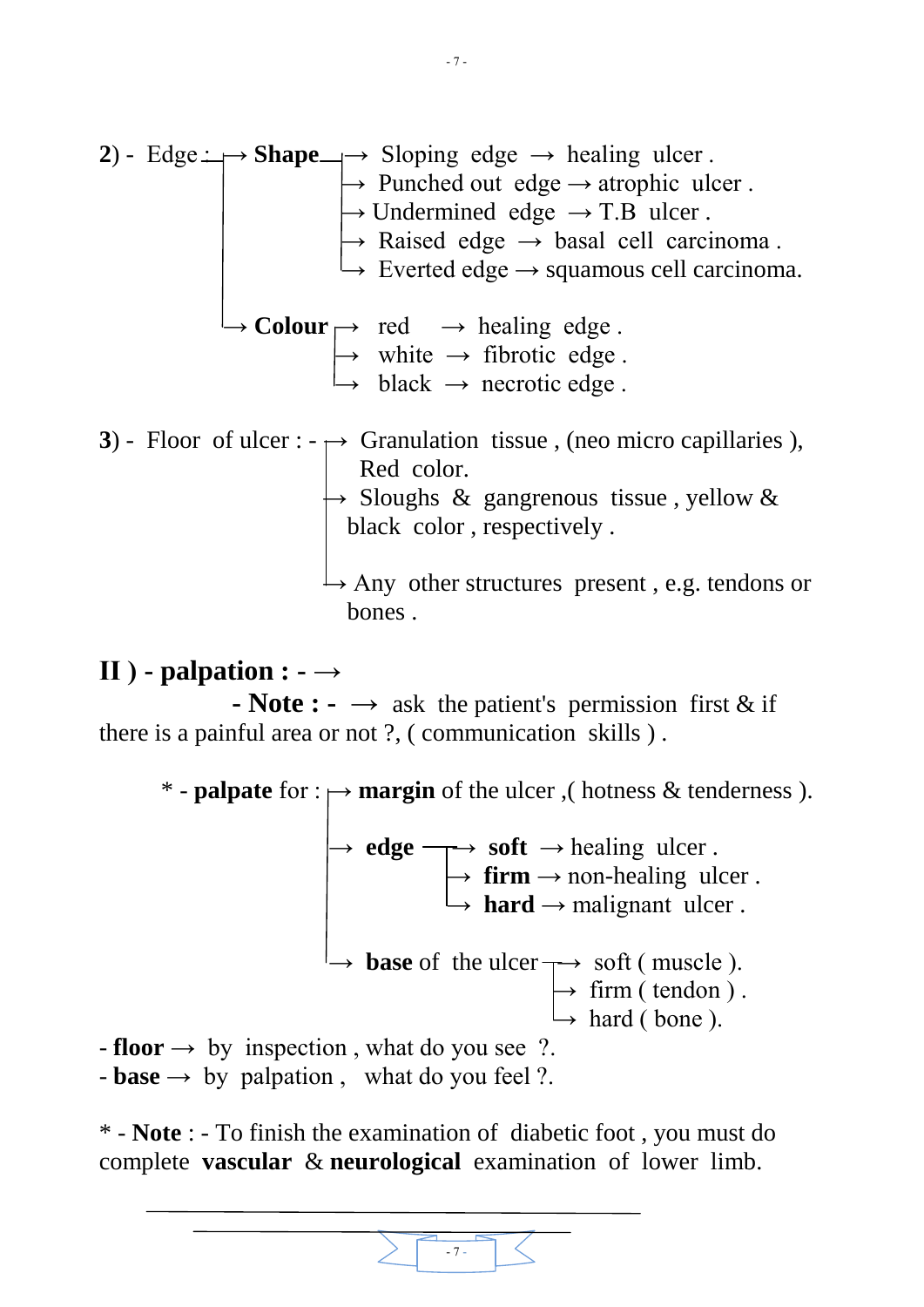# \* - **4 - Examination of parotid swelling, (salivary glands) - \***

#### **I**  $)$  - **Inspection : -**  $\rightarrow$

- **S**hape , **s**ize , **s**ite , **s**urface , of the swelling .

- Is it unilateral or bilateral swelling?.

- Comments about skin overlying , ( redness , scars , sinuses ) .

- Relation of sternocleidomastoid muscle to the swelling .

- Signs of **facial nerve invasion**  $\rightarrow$  face symmetry.  $\rightarrow$  eye closure .  $\rightarrow$  bowing of the mouth.  $\mapsto$  showing of teeth.

## $\textbf{II}$ ) - **Palpation :**  $\rightarrow$

**-** Ask the **patient's permission** first & if there is a **painful area** or not ?. - start palpation from the back of the patient & comment about :  $\rightarrow$ 

- 1)  $\rightarrow$  hotness & tenderness,  $\rightarrow$  ( inflammation ).
- $2) \rightarrow Edges$ ,  $\rightarrow$  well defined or ill defined edge.
- $3) \rightarrow$  Consistency,  $\rightarrow$  (soft, firm, hard).
- $4) \rightarrow$  Attached to the skin or underlying structures or not attached.
- $5) \rightarrow$  Palpation of parotid duct, (at anterior edge of masseter muscle).
- $6) \rightarrow$  look & palpate the parotid duct from inside the mouth.

7)  $\rightarrow$  **Bimanual palpation** of submandibular **g** (floor of the mouth).

8)  $\rightarrow$  cervical lymph nodes palpation, (up & down method). -To finish the examination , you must do complete E.N.T examination.

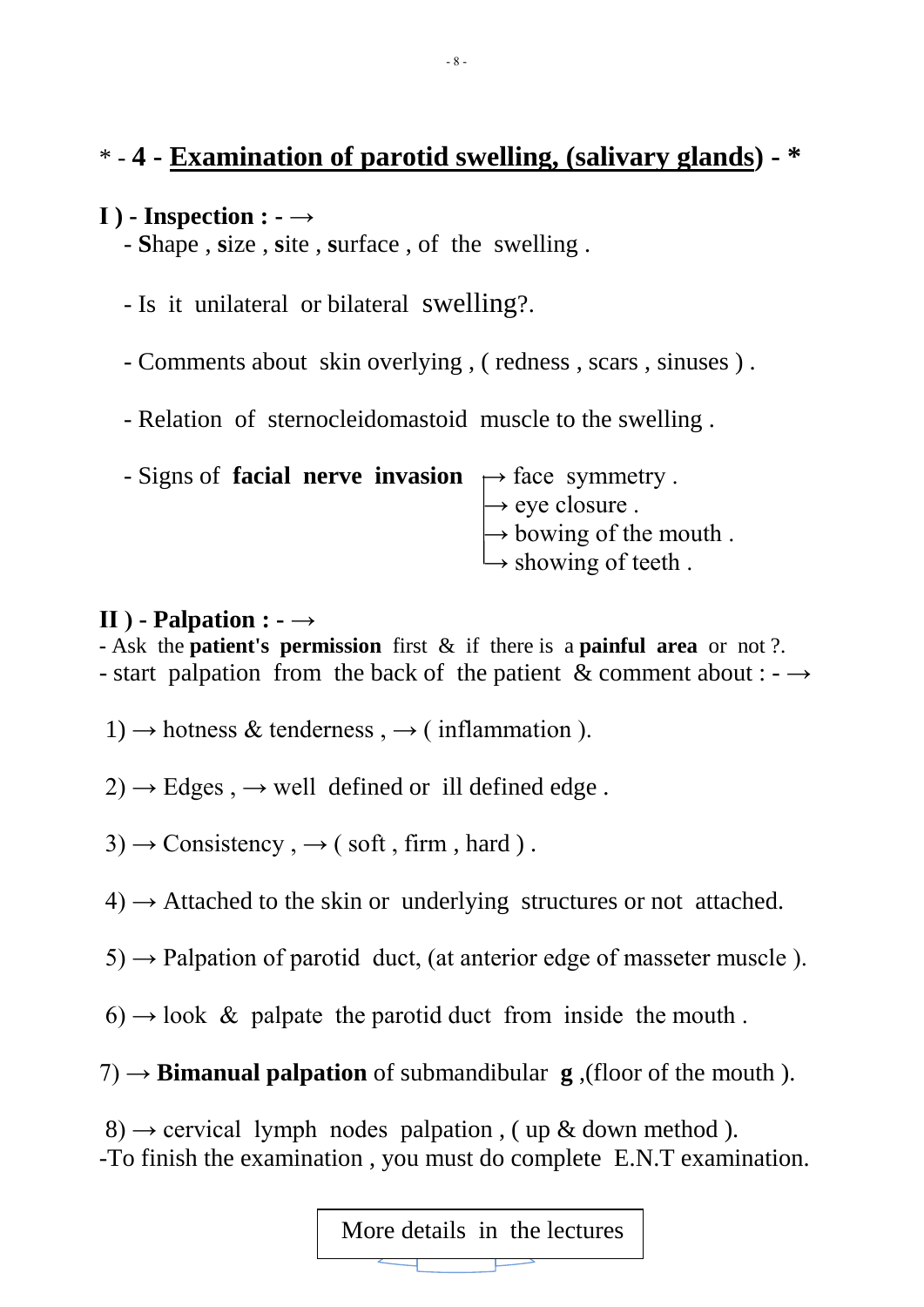# \* - **5 - Vascular Examination of lower limbs .**

\* - **Note** : - must be a complete exposure of both lower limbs up to the umbilicus .

#### $\mathbf{I}$ ) - Inspection : -  $\rightarrow$

 $\bf{A}) \rightarrow$  look for **signs** of chronic ischemia, that's :  $\rightarrow$ 

- Colour of the limb , which is pale or dark pigmented skin .
- $\bullet$  Chiny skin  $\rightarrow$  due to loss of subcutaneous fat, (skin atrophy).
- Loss of normal hair distribution .
- Gangrenous or amputated toes.
- Muscle atrophy and brittle nails .
- Empty veins, (venous guttering).
- - Distal ischemic (arterial) ulcers.
- - look for any scars ( due to previous vascular surgery ).

**B**) :  $\rightarrow$  do **burger's test** :  $\rightarrow$  rise the limb for **3** minutes.  $\rightarrow$  put the limb down beside the bed.

**And observe the color of a limb**.

(more discussion in the lectures).

#### **II**) - **Palpation : -**  $\rightarrow$

 **-** Ask the **patient's permission** first & if there is a **painful area** or not ?. **1**) - feel the skin **temperature** & compare between both limbs .

 **2**) - Examine the big toe for **capillary filling test** , by pressure on nail bed of the toes **or** pulp of big toe .

- normal capillary filling time up to **2** seconds .

**3**) - palpation for peripheral pulses & comment :  $\rightarrow$ 

 $\rightarrow$  start with radial pulse  $\rightarrow$  rate.

 $\rightarrow$  rhythm.

 $\rightarrow$  palpate the abdominal aorta  $\rightarrow$  it's just lateral to & above the umbilicus .

 $-9 -$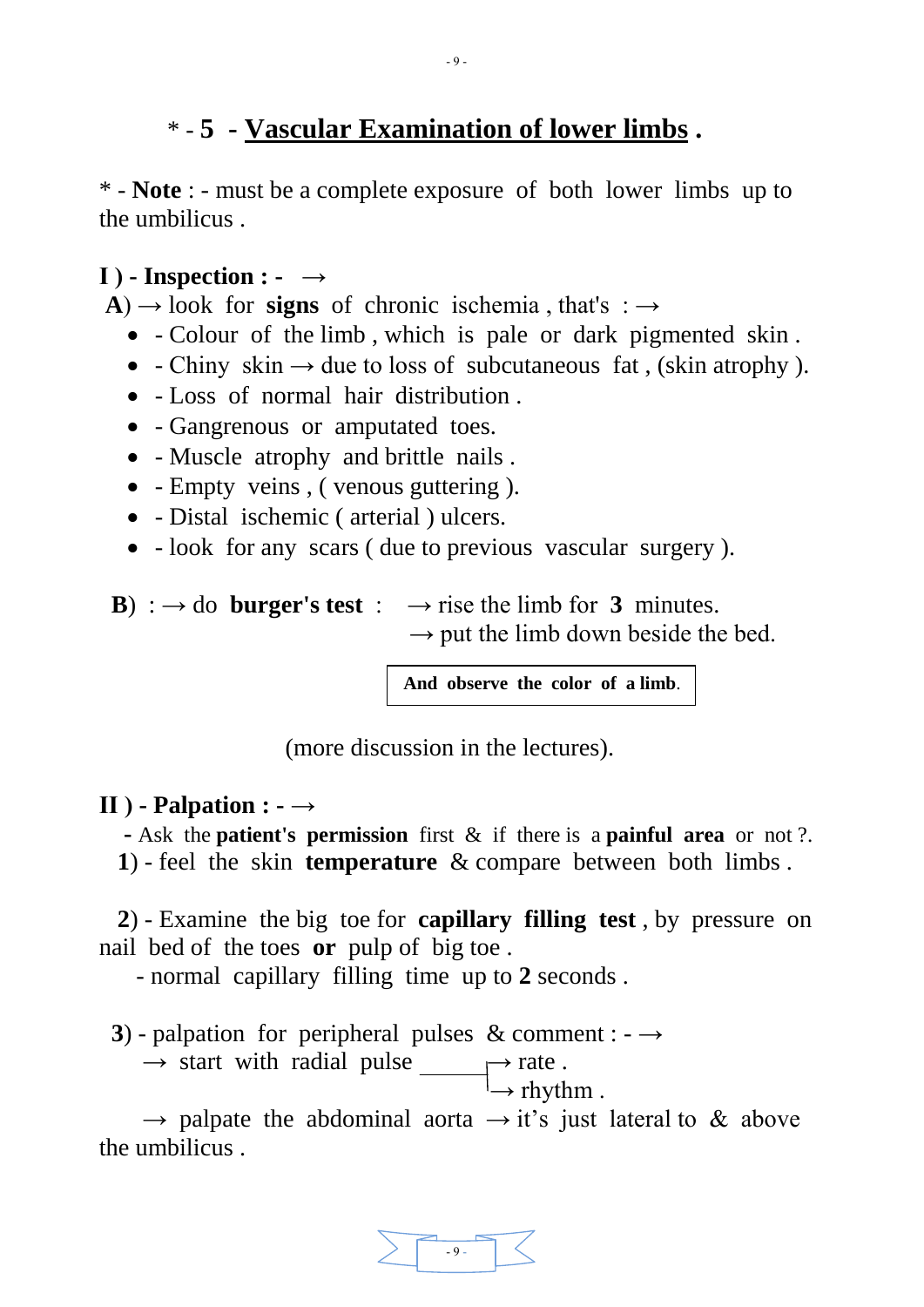- $\rightarrow$  palpate femoral pulse  $\rightarrow$  bilaterally.
- $\rightarrow$  palpate popliteal pulse  $\rightarrow$  bilaterally.
- $\rightarrow$  palpate posterior tibial artery  $\rightarrow$  bilaterally.
- $\rightarrow$  palpate dorsalis pedis artery  $\rightarrow$  bilaterally.
- \*  $\cdot$  **ABI** : **Ankle brachial index test**,  $\rightarrow$  normal is (range 0.9 1.1). - Do it for both sides .

( more details in the practice)

#### **ІІІ ) - Auscultation : -** →

 - listen to the bruit or murmur due to any arterial pathology , e.g. stenosis or AV fistula, so  $\rightarrow$ 

- $\rightarrow$  auscultate over both femoral arteries.
- $\rightarrow$  auscultate over both popliteal arteries.
- $\rightarrow$  auscultate over abdominal aorta.

\* - **To finish** the examination : -

 $\rightarrow$  you must do complete cardiovascular system.

 $\rightarrow$  you must do neurological examination of lower limbs, in cases of diabetic foot **, (sensory , motor , reflexes ).**

#### **( More details in the lectures )**

By doctor: - A. Osta.

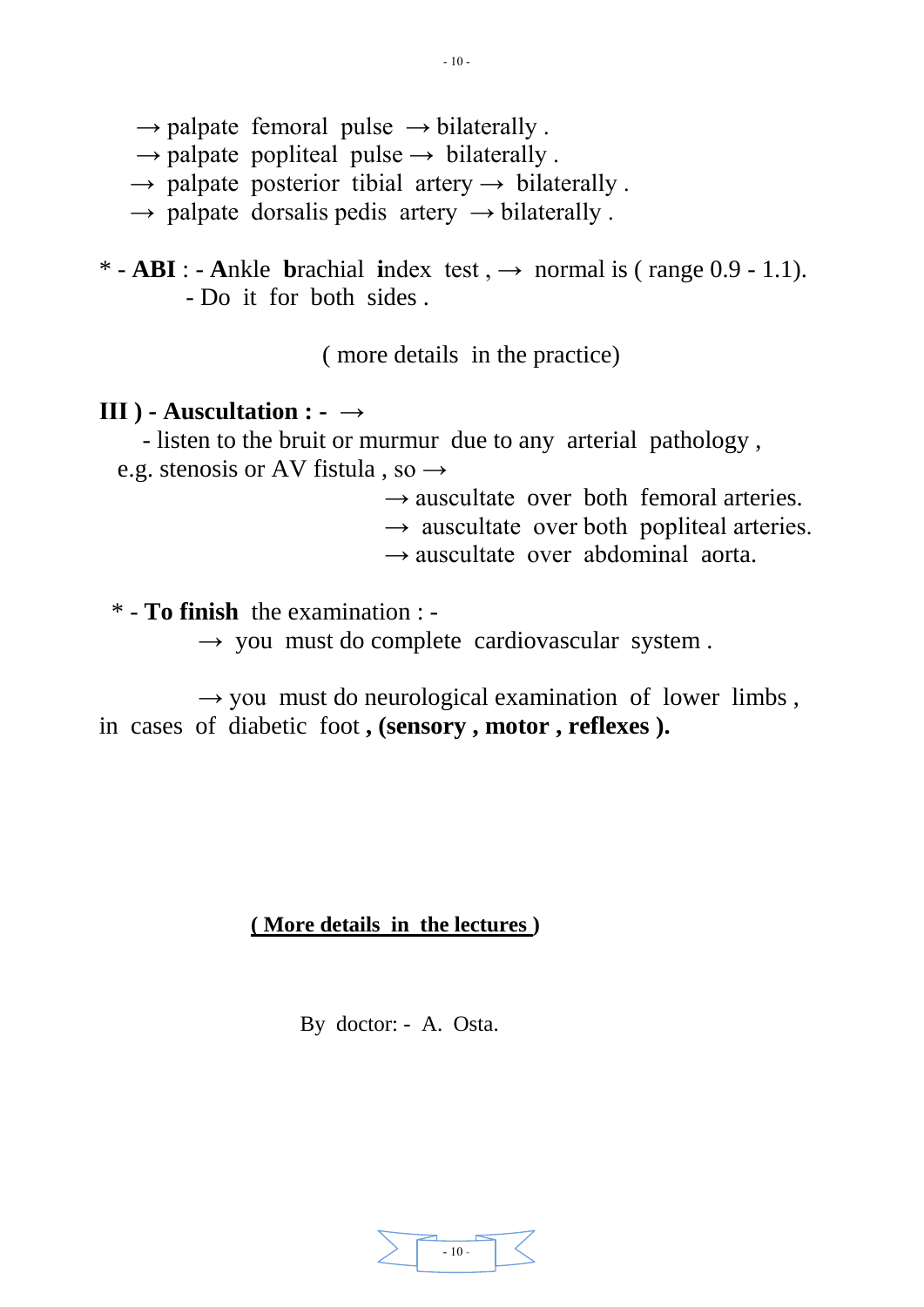# **\* - 6 - Examination of the breast .**

**\* - Note : -** there is must be complete exposure of both breasts .

**I**) - **Inspection** :  $\rightarrow$  **A**) - comparative inspection, (both breasts).

 $\rightarrow$  **B**) - Regional inspection of the diseased breast.

- $\bullet$  **A) comparative inspection** :  $\rightarrow$  both hands at the sides. ( by **4** ways )  $\longrightarrow$  rise both hands up.  $\rightarrow$  patient is pending forward.  $\rightarrow$  both hands at waist.
	- $\bullet \rightarrow$  Compare the size of both breasts & look for any visible lumps in both breasts .
	- $\bullet \rightarrow$  Compare the level of both breasts & direction of both nipples.
	- $\bullet \rightarrow$  Inspection of both axillae & underlying surfaces of both breasts.
	- → **Peau d'orange** skin ,(is due to cutaneous lymphatic invasion & oedema & stretching of cooper's ligaments which attached to hair follicles).
	- $\bullet \rightarrow$  Bending patient forward  $\rightarrow$  and observe the level of both breasts .
	- **- B) - Regional inspection : -** of the diseased breast **: →**
		- Breast mass  $\rightarrow$  site, size, shape & surface of swelling.
		- scars, dilated veins, sinuses & colour of skin.
		- skin nodules, (indicating skin metastasis).
		- Inspection for nipple discharge  $&$  nipple retraction  $&$ ulceration .

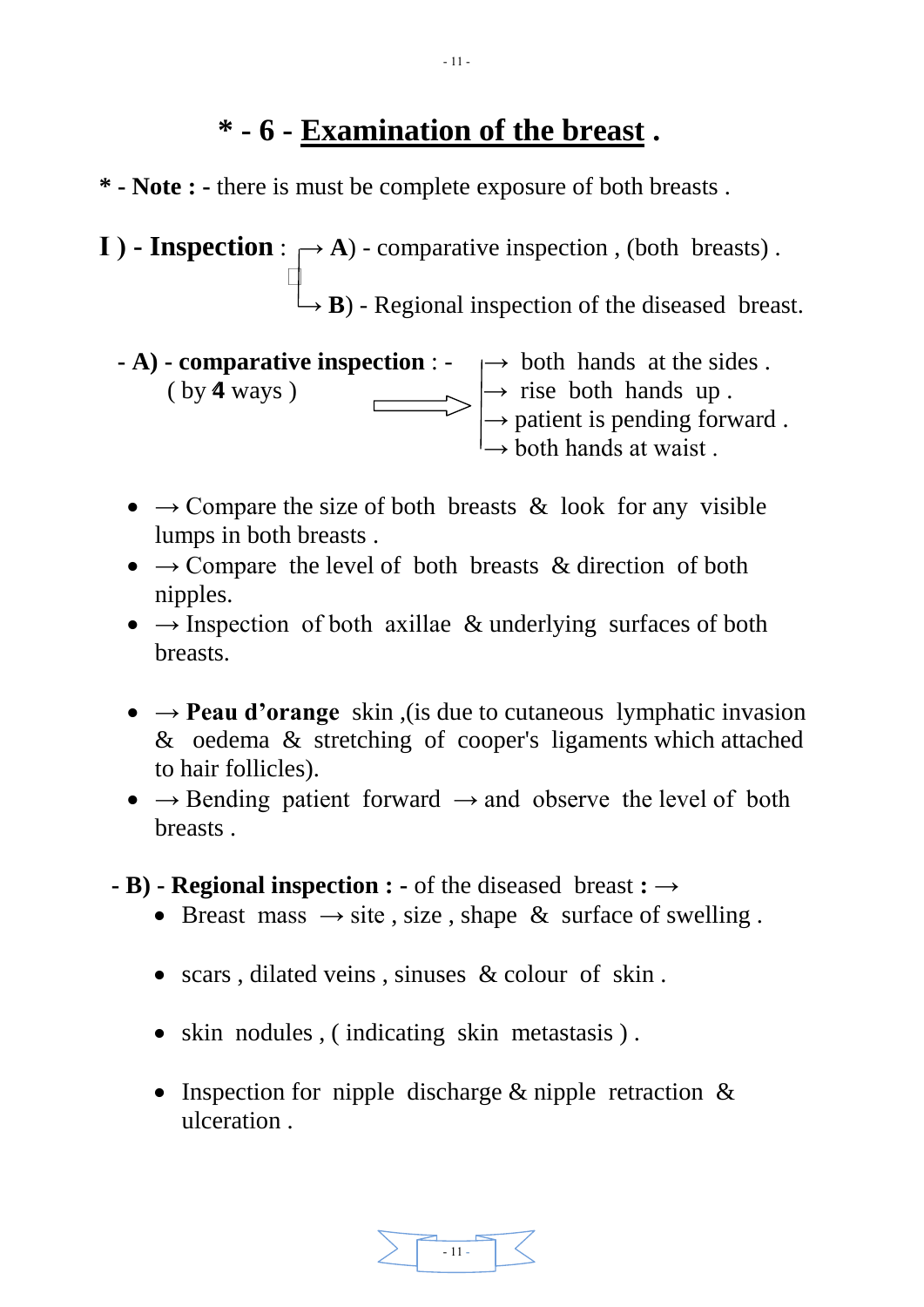#### $\textbf{II}$ ) - **Palpation : -**  $\rightarrow$

**-** Ask the **patient's permission** first & if there is a **painful area** or not ?.

- palpate the **2** breasts & start by the normal breast first .

- palpate for hotness & tenderness .

 - palpate all the **6** regions of the breast by the palmar surface of the fingers & detect any masses & comment about :  $\rightarrow$ 



→ fluctuation **+** transillumination test , in cystic swelling .

- **Examination of both axillae** : - for **5** groups of **lymph nodes,** and comment about :  $\mapsto$  number of lymph nodes.



#### **ІІІ ) \_ Examination for distant metastasis : -→**

1)  $\rightarrow$  Examination of respiratory system, for consolidation & effusion , clinically lung metastasis.

 $2) \rightarrow$  Abdominal examination, regarding liver metastasis & looking for hepatomegaly & ascites.

3) → **S**keletal metastasis & bone nodules & bone tenderness.

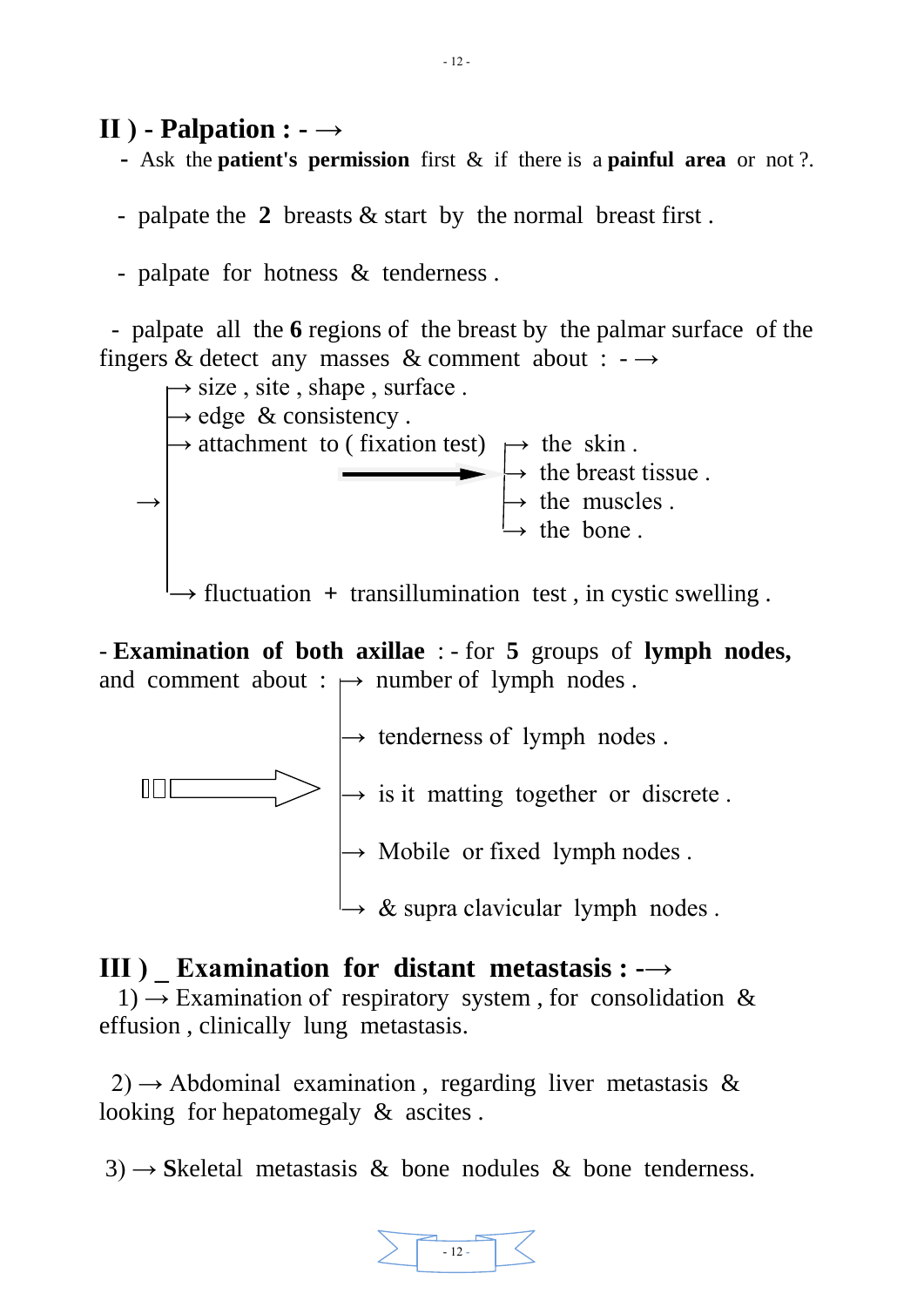# **\* - 7 - Examination of thyroid gland . \***

#### **\* - Thyroid examination divided into 3 stages : - →**

**І** ) - Thyroid swelling examination .

**ІІ** ) - Thyroid status examination .

**ІІІ** ) - Examination for metastasis .

### **- І ) - Thyroid swelling Examination : →**  ( As a **neck** swelling )

 **- A) - Inspection :→** comments about **swelling** & **skin** over lying ,

- **-** Site  $\rightarrow$  midline, lateral or diffuse.  $\textbf{- Size} \rightarrow \text{in centimeters}.$  $-$  Swelling  $\qquad \qquad$  **Shape**  $\rightarrow$  symmetrical or asymmetrical swelling. it self.  $\Box$  >  $\Box$  **Surface**  $\rightarrow$  smooth or nodular. - Relation of swelling to the sternocleidomastoid muscle & supra sternal notch. **-** Pulsatile swelling or not. - Skin redness , ( inflammation ) .  $-$  Skin over lying  $\mathcal{L}$  **Scar**  $\rightarrow$  indicating previous surgery.  $\implies$   $\vdash$  Sinuses . Dilated veins of the neck  $&$  upper chest indicate,  $\rightarrow$  thoracic inlet syndrome.
- **\* - important tests : -** ( to be done ) , - 1 - Do swallowing test & observe .
- 2 Do protrusion of the tongue & observe .

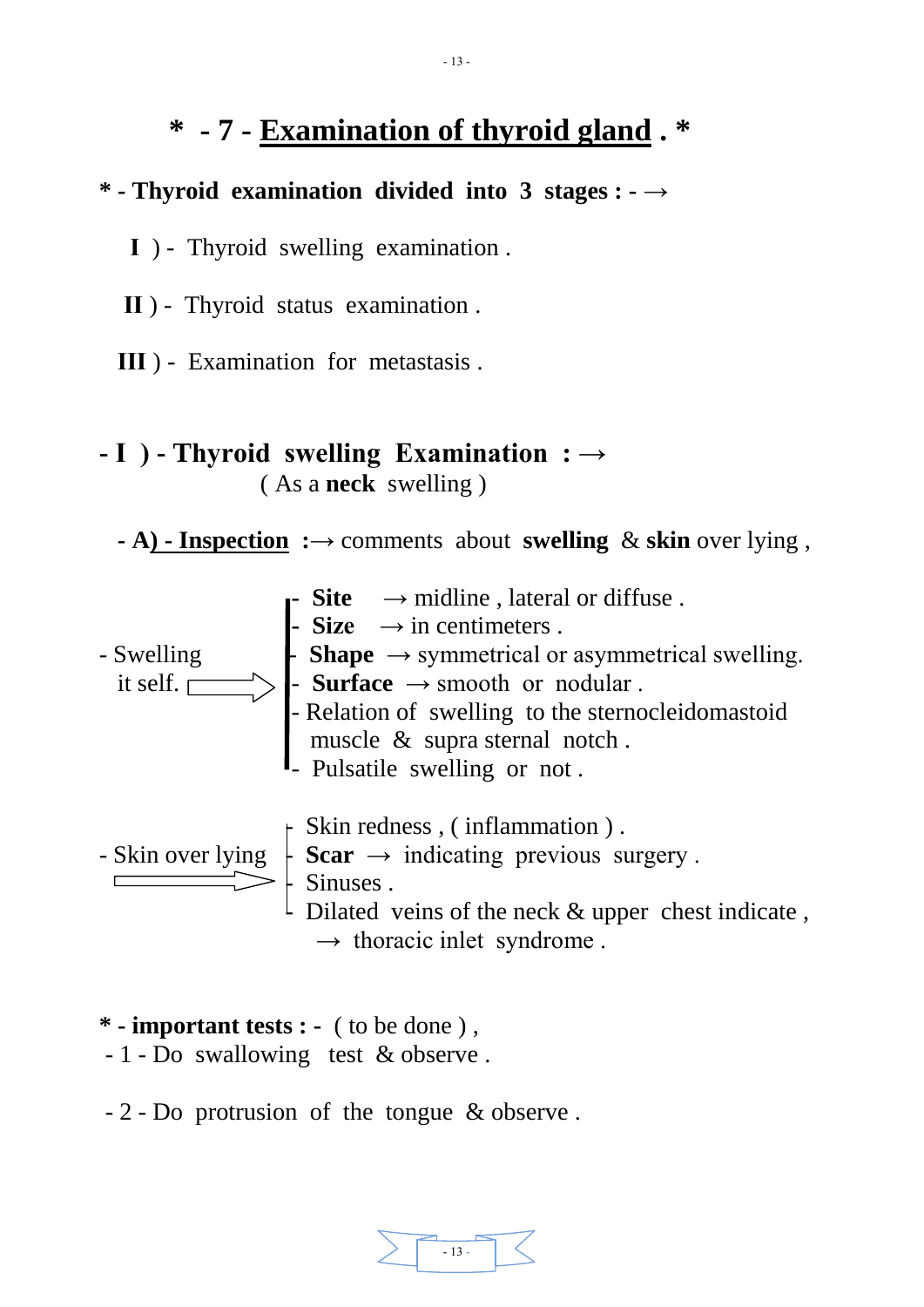

- 3) palpation of the related structures & comment about :  $\rightarrow$  - Tracheal deviation & thyroid cartilage .
	- Sternocleidomastoid muscle .
	- Carotid pulse , ( berry's sign ) .
	- Cervical lymph nodes , ( up & down method ) .
	- Kocher test, if a large goiter  $\rightarrow$  -ve or +ve test.
	- **- C ) - percussion : -** → over manubrium sterni & observe ,  $\rightarrow$  resonant  $\rightarrow$  normal.

 $\rightarrow$  dullness  $\rightarrow$  retrosternal goiter.

 $-14-$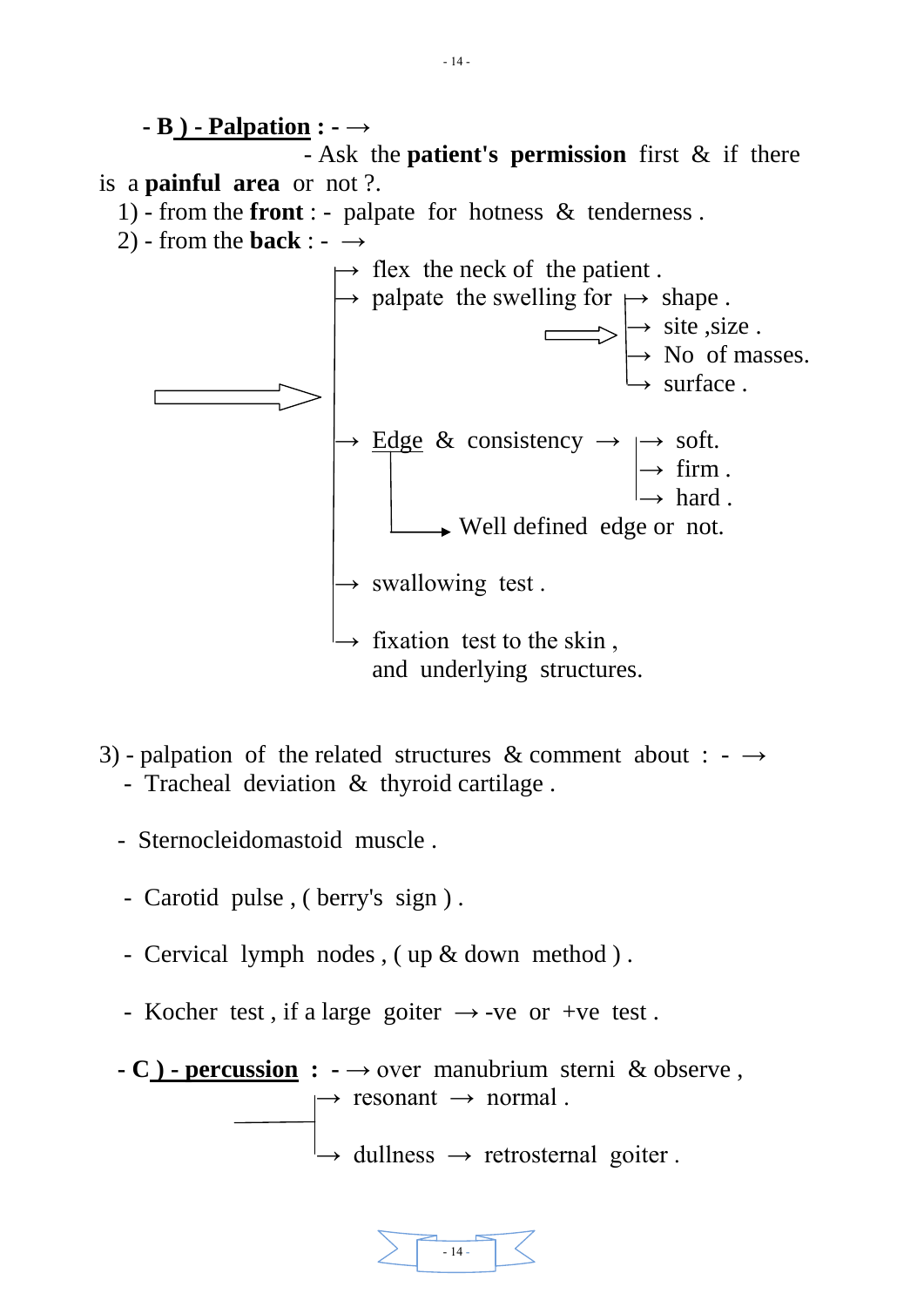**- D ) - Auscultation : -**

 - at the upper pole for bruit , ( +ve in **grave's** disease ) , due to hyper dynamic circulation .

## **- ІІ ) - Thyroid status examination : -**

 $\rightarrow$  (hypo or hyperthyroidism).

\* - Included the following : -  $\rightarrow$  1) - Eye signs. 2) - hand signs . 3) - Extremities .

- **1) Eye signs :**  $\rightarrow$  lid lag & lid retraction.
	- Exophthalmos .
	- ophthalmoplegia .
	- wrinkles of the forehead .
	- loss of hair at the lateral side of eye brows , (hypothyroidism ) .
- **2) Hand signs :**  $\rightarrow$  warm, moist skin, (sweating).
	- pulse , (rate , rhythm , collapsing pulse ).
		- fine tremors .
		- pseudo clubbing , ( thyroid acropathy ).
		- palmar erythema .
		- pallor and cyanosis .
- **3) Extremities :**  $\rightarrow$  pre tibial myxoedema, (red thick skin patches over the tibial chin ).
- tendon reflexes  $\rightarrow$  exaggerated in  $\rightarrow$  hyperthyroidism.
- $\rightarrow$  delayed relaxation in hypothyroidism .
	- proximal Myopathy , Weakness of the proximal limb muscles , (thyrotoxic myopathy) .

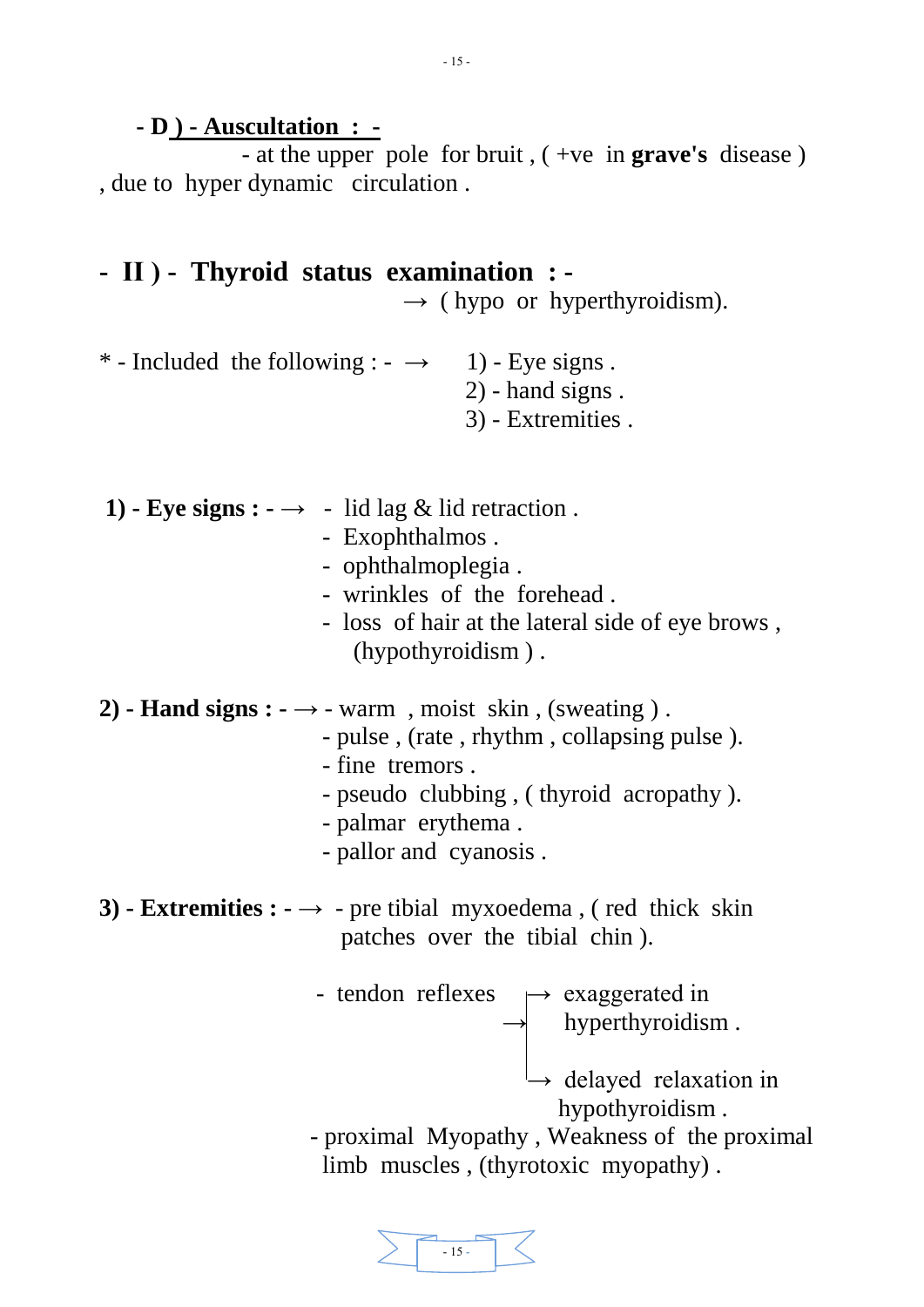# **ІІІ ) - Examination for metastasis : -**

 1) - Respiratory examination & looking for consolidation & effusion , clinically lung metastasis.

 2) - Abdominal examination , regarding liver metastasis & looking for hepatomegaly & ascites.

 3) - Skeletal examination for bone metastasis , & looking for  $\rightarrow$  bone tenderness.

- $\rightarrow$  pathological fractures, commonly in long bones.
- $\rightarrow$  bone nodules , ( commonly in a skull ).

#### **( More details in the lectures )**

By doctor: - A. Osta.

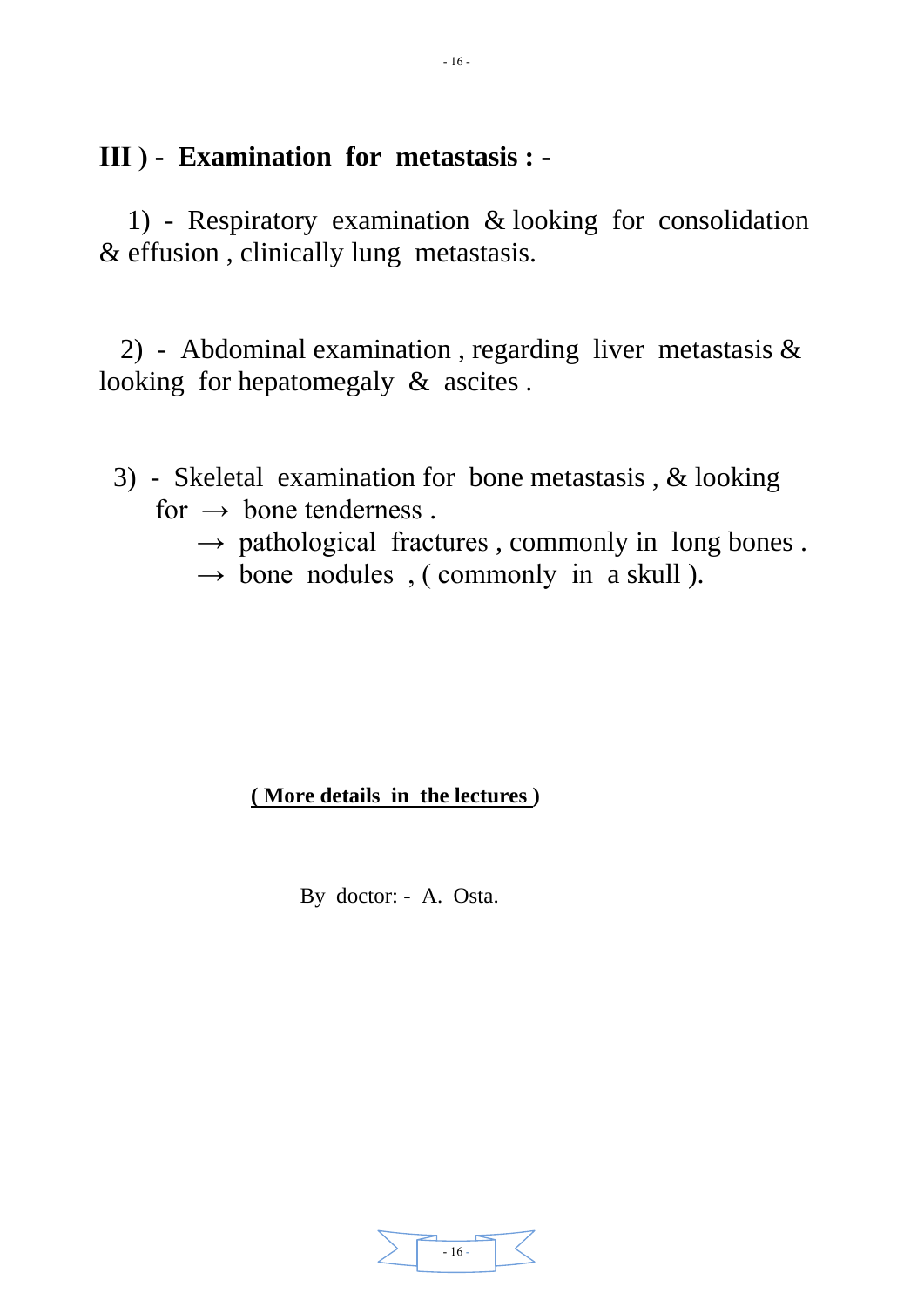# **\* - 8 ) - Examination of the abdomen . - Note : -**

 $-1$  - Exposure  $\rightarrow$  from mid chest up to the knees.

 - 2 - start the examination by inspection of peripheral stigmata of abdominal diseases .

## **A) - Hands : - →**

1) - Radial pulse  $\rightarrow$  Rate & rhythm.  $\rightarrow$  special character  $\rightarrow$  collapsing pulse.  $\rightarrow$  pulsus paradoxus .

 - **pulsus paradoxus** : - is a pulse that ↑ in volume on expiration & ↓ in volume in inspiration  $\rightarrow$  this variation in pulse pressure occurs in many conditions  $e.g. \rightarrow$  cardiac temponade, asthma, tension pneumothorax .

- Assessed by measuring the difference in systolic blood pressure during inspiration & expiration .

- Difference **>** 15 mmHg is pathological condition .

2) - pallor of palmar creases in anemic patient .

3) - Cyanosis  $\rightarrow$  peripheral cyanosis.

4) - signs of chronic liver disease or malignancy : -

- digital ,(finger) clubbing  $\rightarrow$  liver cirrhosis.
- leukonychia  $\rightarrow$  liver disease & in fungal infection.
- terry's lines ( white nail line )  $\rightarrow$  liver cirrhosis.
- palmar erythema  $\rightarrow$  vasodilatation  $\rightarrow \uparrow$  estrogen level.
- Dupuytren's contracture  $\rightarrow$  thickening of palmar fascia.
- liver flap  $\rightarrow$  late sign of hepatic encephalopathy.

5) - Nicotine staining  $\rightarrow$  in smoker patient.

**B)** - **Eyes :** -  $\rightarrow$  anaemia, ( pale conjunctiva ).  $\rightarrow$  jaundice, (yellow sclera).

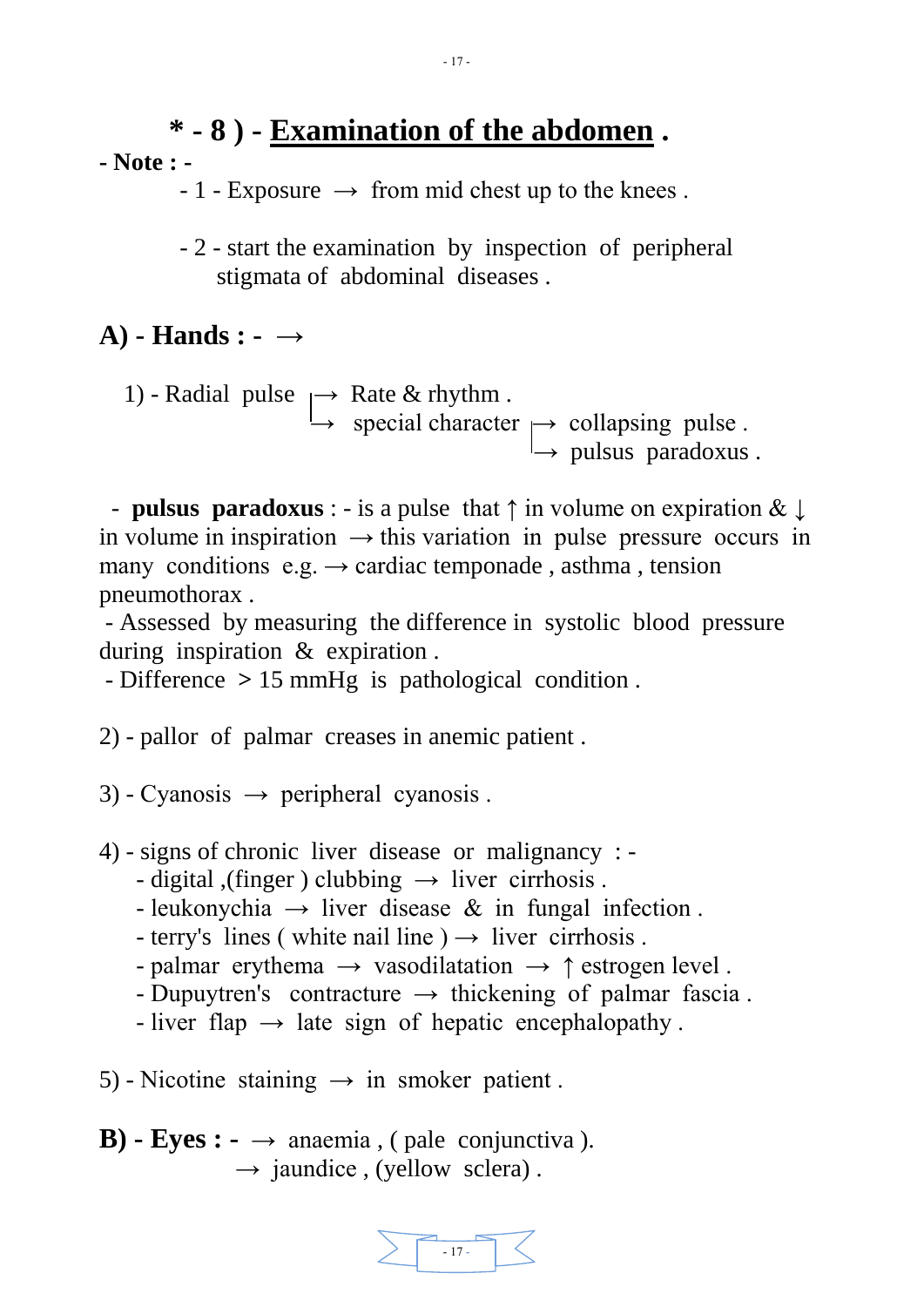- **C) Mouth :**  $\rightarrow$  smell  $\rightarrow$  hepatic fetor.
	- $\rightarrow$  pallor  $\rightarrow$  in mucous membrane.
	- $\rightarrow$  Cyanosis  $\rightarrow$  central cyanosis.
- **D) - Neck : -**→ Palpation of enlarged cervical lymph nodes & Virchow's lymph nodes , (troiseir's sign ) .
	- $\rightarrow$  Examination of cervical lymph nodes groups by **up & down method** .
- **E) Trunk :**  $\rightarrow$  look for both upper arms & chest wall for  $\rightarrow$  $\rightarrow$  spider navi (liver failure).
	- $\rightarrow$  Tattoos, (transmission of hepatitis C & B).
	- $\rightarrow$  scratch marks  $\rightarrow$  itching, (obstructive jaundice).
	- $\rightarrow$  Gynaecomastia.

## **\* - Abdominal examination : -**

- Abdominal exposure from mid chest up to mid thigh .

### **A) - Inspection : - →**

- Stand at the end of the couch .
- look for abdominal distension  $---\rightarrow$  distended abdomen.

 $\rightarrow$  flat abdomen.

 $\rightarrow$  scaphoid abdomen.

- movement with respiration , ( & comment ).
- scars, sinus, fistula,  $\rightarrow$  previous operations or cautary scars.
- Visible pulsation ( AAA ) , or visible lumps .
- Umbilicus  $\rightarrow$  is it everted, inverted or flat.
- Ask the patient to cough or rise the head , to look for hernial orifices & previous surgical scars .
- Distended abdominal veins around the umbilicus in portal hypertension , ( caput medosae ) .



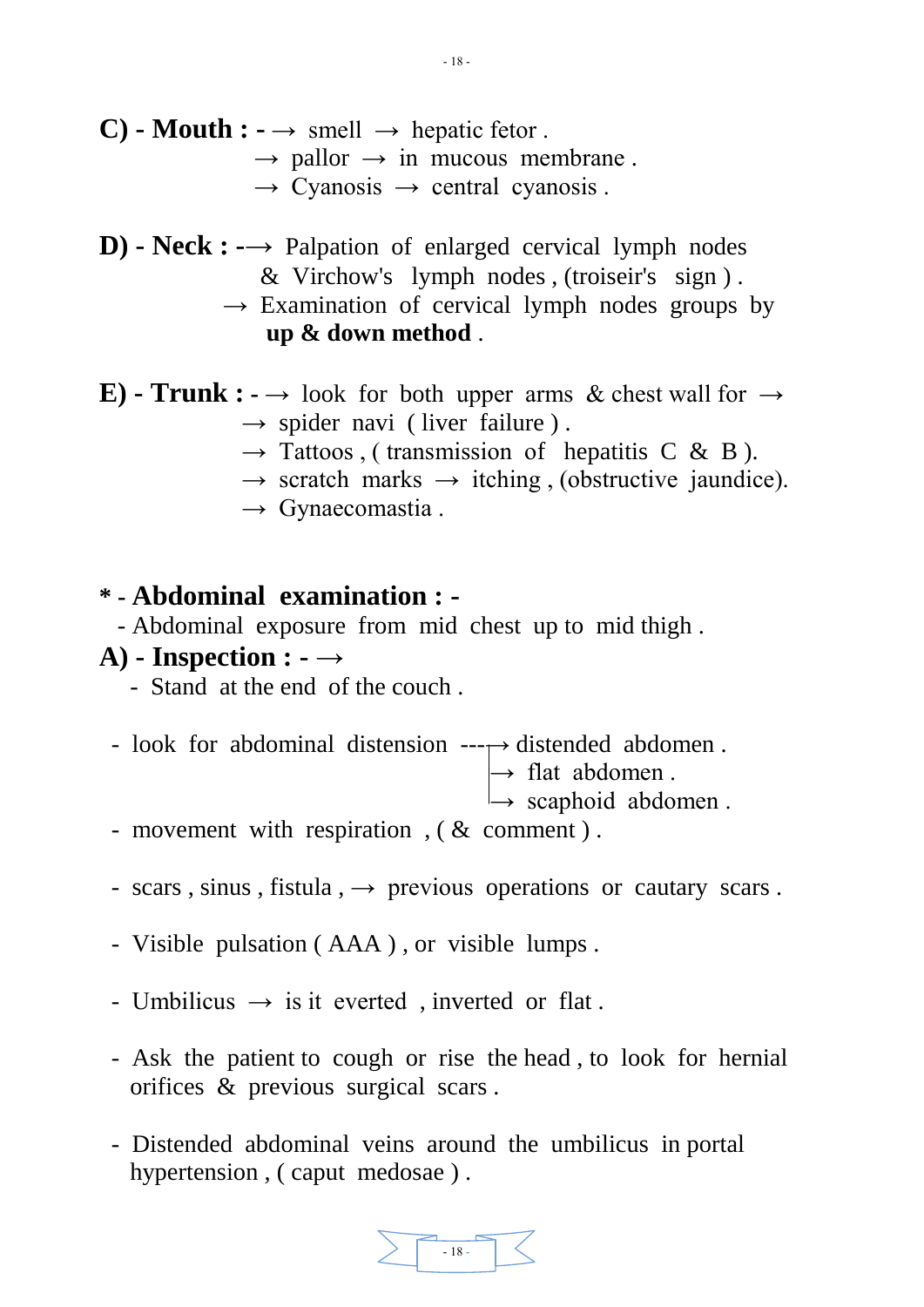## **B) - Palpation : -**

 - Ask the **patient's permission** first & if there is a **painful area** or not ?.

- Divided into : - 1)  $\rightarrow$  superficial palpation.

 $2) \rightarrow$  deep palpation.

 $3) \rightarrow$  palpation for organomegally.

- 1)  $\rightarrow$  **superficial palpation :**  $\rightarrow$  for hotness & tenderness at **9** regions of the abdomen .  $\rightarrow$  Always look at patient face. → At epigastric region, pause for pulsations , ( aortic aneurysm ) .
- **2)**  $\rightarrow$  **deep palpation :**  $\rightarrow$  Deep palpation in the 9 regions of the abdomen .
	- $\rightarrow$  Palpation for deep masses, it can be done by using two hands interlocked above each other .
	- **3) → palpation for organomegally : - → liver , spleen , kidneys .**

 **\* → liver : -** it's starts from right iliac fossa , ask the patient to breath inspiration & move your hands proximally between each breath , in order to detect the liver edge , which coming down onto the hands in inspiration .

- Measure the distance between costal margin & liver edge .
- Comment about liver edge :  $\rightarrow \rightarrow$  firm or soft edge.  $\rightarrow$  smooth or nodular surface.

- Percuss the upper edge of the liver, starts from  $2<sup>nd</sup>$  intercostal space at mid clavicular line, which becomes dull at the 5<sup>th</sup> intercostal space .

- Measure the liver spam , normal range is , ( **8** - **12** cms ) .

$$
\sum \boxed{-19} - \boxed{3}
$$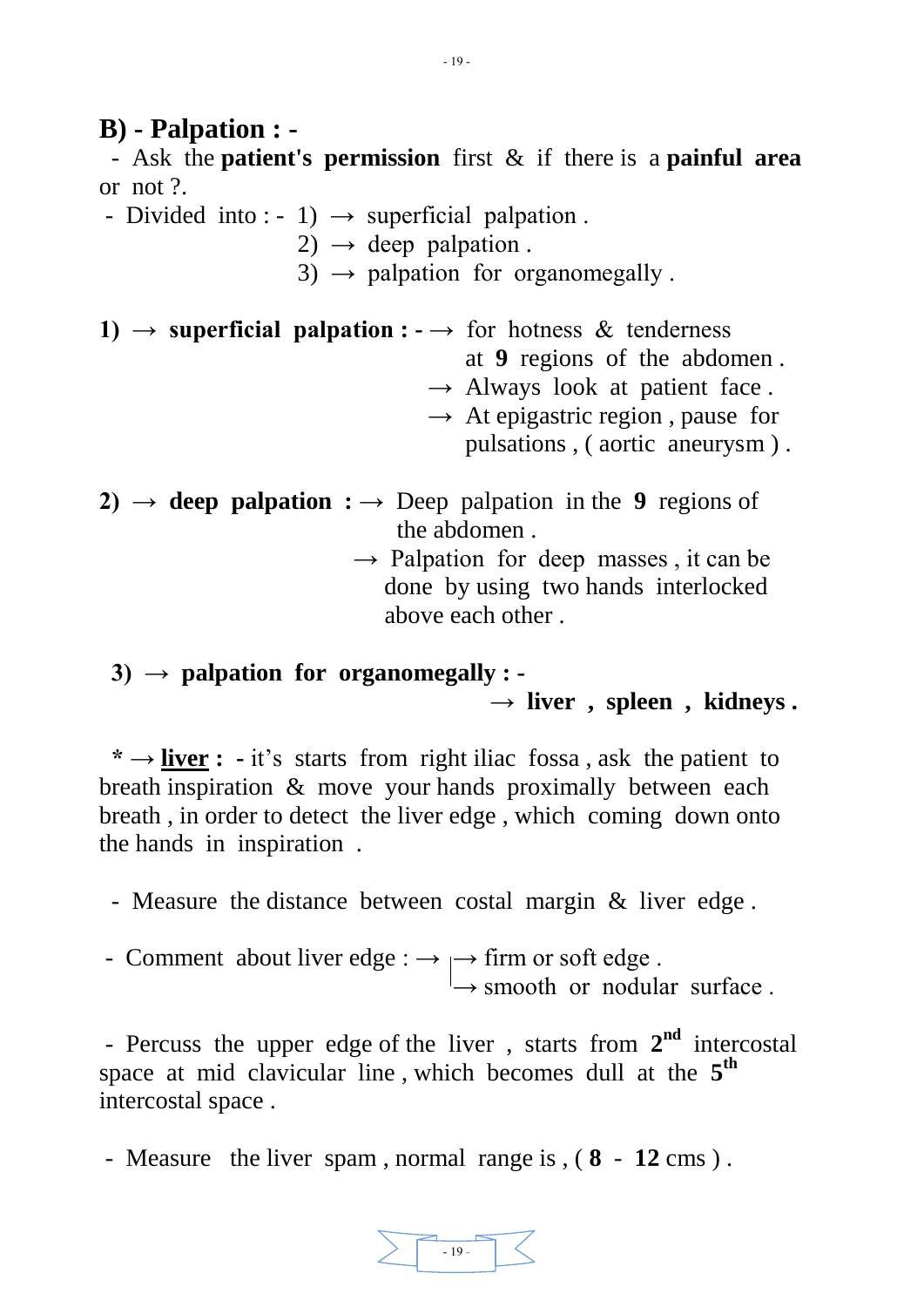$* \rightarrow$  **spleen** : -  $\rightarrow$ 

- Start palpation from right iliac fossa , & moving the fingers towards the left costal margin , as the patient breaths in each time .

- Characteristics of spleen are : - 1) - you can not get above the spleen .

2) - it moves with respiration .

3) - Dullness on percussion .

4) - spleenic notch palpable on the superomedial edge .

5) - As it enlarges , it moves in the direction of the right iliac fossa .

6) - It can not be balloted , ( compare to kidneys ) .

#### **\* → Kidneys : - →**

- Mass in the left loin or right , which is distinguished from other masses by : -

1) -Kidney mass descends with inspiration as it pushed down by the diaphragm .

2) - It can be balloted , ( bimanual palpation ) .

3) - The hand can get in between the swelling & the costal margin .

4 ) - Resonant on percussion .

## **C) - Percussion : -**

 $\rightarrow$  Is applied for liver as above & spleen at mid axillary line , ribs 9,10,11 .

 $\rightarrow$  Percussion for ascites :  $\rightarrow$ 

 $\mapsto$  shifting dullness.

 $\rightarrow$  fluid thrill, (in large ascites).